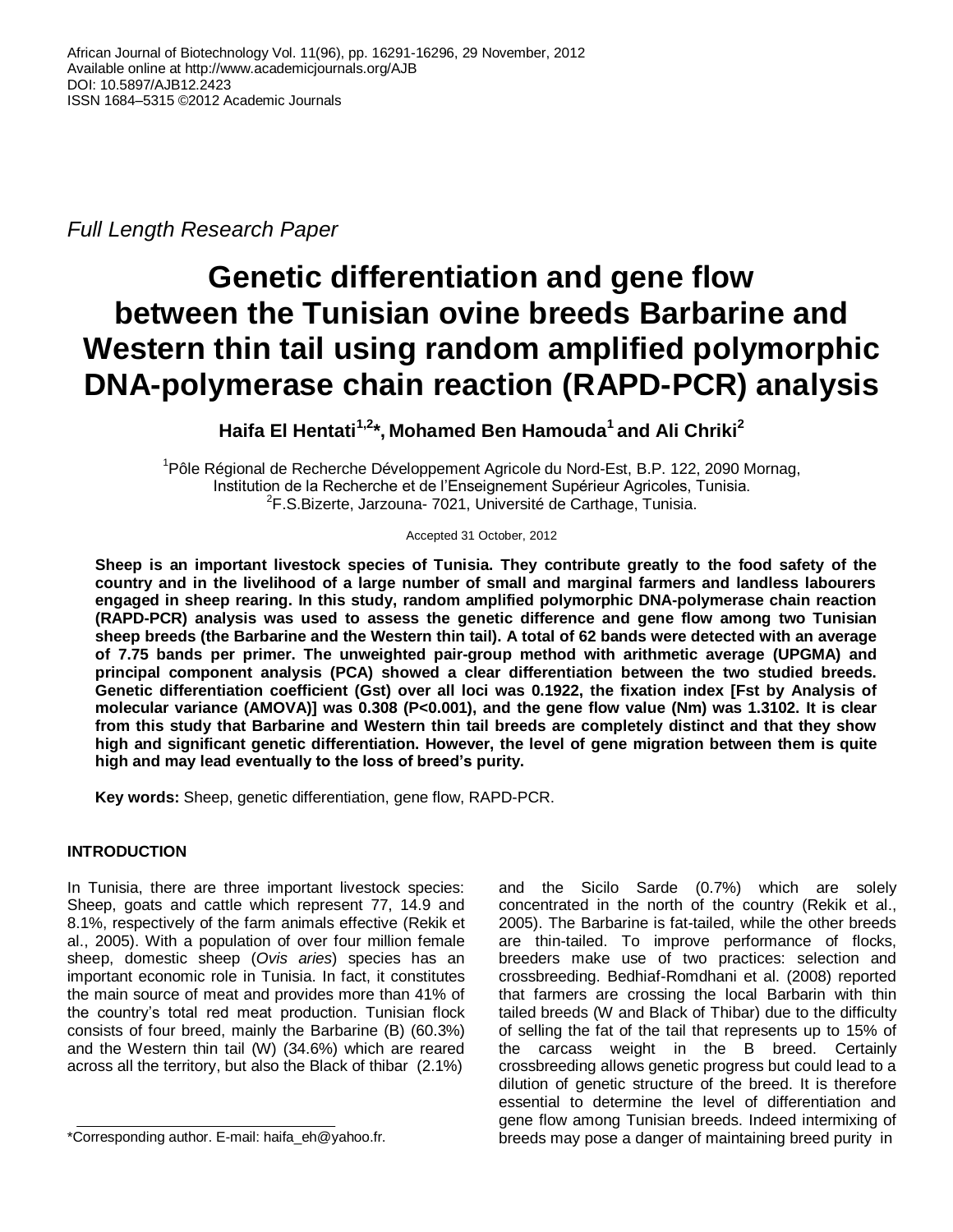the long run. Previous studies on genetic improvement of Tunisian sheep population were focused on quantification and characterization of genetic characters of growth and reproduction (Ben Hamouda, 1985; Lassoued and Rekik, 2001, Lassoued et al., 2004). The objective of this study was to evaluate gene flow, genetic structure and differentiation of B and W breeds using random amplified polymorphic DNA (RAPD) markers.

#### **MATERIALS AND METHODS**

#### **Samples collection, DNA extraction and polymerase chain reaction (PCR) amplification**

Blood samples were collected on ethylenediaminetetraacetic acid (EDTA) tubes from the jugular vein of animals. All together, eight animals of each sex of six herds were sampled. The 96 samples were obtained from herds in two areas: the northern dorsal (Beja, Bizerte, Tunis) characterized by a humid climate where annual rainfall exceeds 400 mm and the southern dorsal (Sousse, Sfax and Gabes) with an arid and semi-arid climate where annual rainfall is less than 400 mm (Figure 1). Therefore, 48 samples were obtained from each breed in all six regions. DNA extraction was carried out using the blood DNA preparation kit™ (Jena Bioscience). In order to improve the quality and quantity of extracted DNA, some modifications to the standard protocol were conducted. The red blood cell lyses step was followed by additional washes by adding 900 μl of bidistilled sterilized water to the sample, vortexing vigorously for 5 min, centrifuging at 13000 rotations per minute for 5 min and removing the supernatant. This stage was repeated until obtaining a clean pellet rid of any trace of hemoglobin. The DNA hydration time was prolonged to three days and conducted in dark at room temperature. According to the kit manual, a 300 μl sample of whole blood yields 10 to 20 μg of DNA. The DNA quality and quantity were assessed using agarose gel and spectrophotometry. DNA of each animal was amplified using eight primers (OPA02, OPA06, OPA07, OPA10, OPA12, OPA15, OPA16 and OPA18; Operon technologies).

PCR amplifications were performed in 50 μl reaction mixtures containing 30 ng of genomic DNA, 0.8 μM of the arbitrary primer, 100 μM of dNTP (dNTP Mix, Jena Bioscience), 3 mM of MgCl<sub>2</sub>, 1.25 unit of Taq DNA polymerase (ULTRATOOLS DNA Polymerase, Biotools) and 5 μl of 10X Taq DNA polymerase buffer. In order to detect any DNA contamination, control reactions were set up without genomic DNA. Amplifications were performed using a thermal cycler (Eppendorf, Mastercycler gradient) programmed for 40 cycles of denaturation at 94°C for 1 min, annealing at 35°C for 1 min and extension at 72°C for 2 min. An initial denaturation step of 2 min at 94°C and a final extension step of 2 min at 72°C were included in the first and last cycles, respectively.

#### **Statistical analyses**

Analysis of the results of RAPD polymorphism was based on the phenotypic interpretation of revealed electrophoretic profiles. First, amplified fragments by all primers and in all individuals were identified Then, a contingency table with n rows (individuals) and p columns (amplified band) was established by assigning the value (1) when the band of a given level (molecular weight in bp) is present and (0) when it is absent and served as a data matrix for the calculation of various statistical parameters. Since RAPD markers are dominants, it was assumed that each band represented the phenotype at a single biallelic locus (Williams et al., 1990). An unweighted pair-group method with arithmetic average

(UPGMA) dendrogram and a principal component analysis (PCA) containing the 96 studied animals were constructed on the basis of the matrix of genetic distance using Multi-Variate Statistical Package for Windows (MVSP) Version 3.1 (Kovach, 2003). In addition, the coefficient of gene differentiation (Gst) (Nei, 1973) which reflects the proportion of total genetic diversity due to variability between breeds and gene flow (Nm) (McDermott et al., 1993) were estimated using Popgene (Population Genetic Analysis) version 1.32 (Yeh and Boyle, 1997) software. Analysis of molecular variation (AMOVA) was conducted using Arlequin program ver. 3.0 (Excoffier et al., 2005), significance of genetic structure indices was evaluated after 1000 random permutations.

## **RESULTS AND DISCUSSION**

Eight primers were used for typing the 96 studied animals. The number of fragments detected by each primer varied from six for OPA06 and OPA12 to 11 for the OPA10 (Table 1), with a mean of 7.75 fragments Elmaci et al. (2007) reported that the number of fragments revealed by each primer varied from three to 14 in Turkish sheep breeds. Tariq et al. (2012) cited that the number of fragments amplified in four sheep breeds in Pakistan varied from two to 10 per primer and a total of 92 RAPD fragments were obtained using 17 primers with a mean of 5.41. Mahfouz et al. (2008) also studied the genetic diversity of Egyptian sheep breeds and had identified 57 fragments amplified using five primers (11.4 bands/primer). An example of RAPDs banding pattern is shown in Figure 2.

From the binary matrix (0/1) on all analysed individuals, we first estimated the Nei and Li (1979) similarity coefficients between pairs of individuals and then established a UPGMA dendrogram grouping all animals (Figure 3). Individuals could be grouped into two clusters; the first one with animals of the W breed and the second group with the individuals of the B breed.

To better visualize the genetic relationships among the two breeds, we determined the PCA (Figure 4). In agreement with what was found in the cluster analysis, the individuals from each breed formed separated plot. It was evident from both the dendrogram and the PCA presentations that the two breeds are well differentiated. The W breed showed the greatest spatial representation of relative genetic distances and this showed that diversity in W breed is highest than in B breed.

The coefficient of gene differentiation (Gst) was 0.1922, which could mean that 80.88% of the total variation is within breeds, whereas the variability between the two studied breeds is 19.22%. The population structure was also tested by analysis of molecular variance (AMOVA). There was a genetic variation of 30.80% (Fst= 0.308) among the breeds and within them 69.20% (P<0.001). Literature review of works performed in sheep breeds in different countries reveals that Balcioglu et al. (2008) detected a Gst value of 0.5117 in eight breeds in Turkey by using RAPD-PCR method. Gene flow (Nm) represents the number of effective migrants per generation. The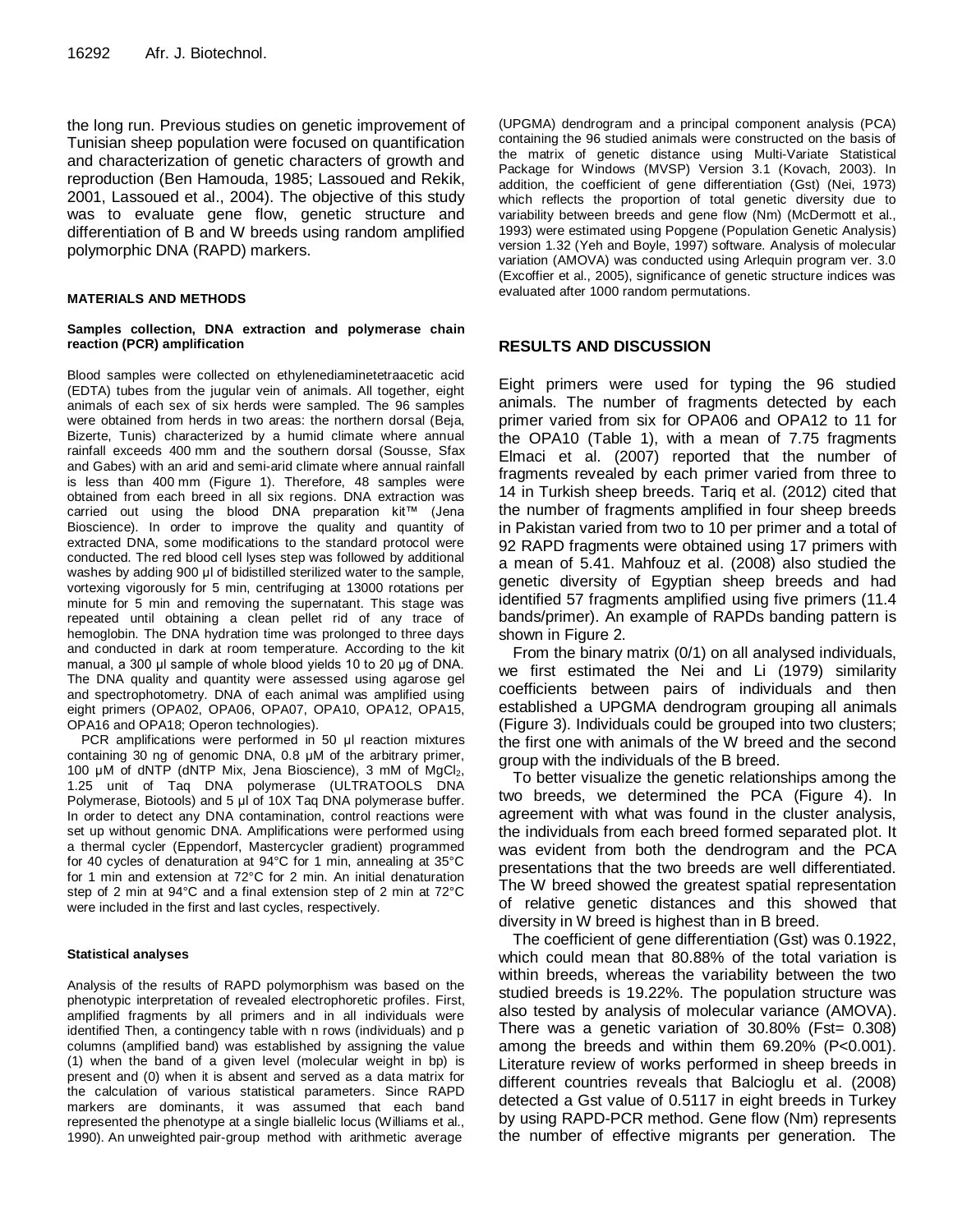| <b>Primer</b>     | Number of amplified bands | Number of polymorphic bands | Percentage of polymorphism |
|-------------------|---------------------------|-----------------------------|----------------------------|
| 0PA02             | 9                         | 3                           | 33.33                      |
| OPA06             | 6                         | 6                           | 100                        |
| OPA07             |                           | 3                           | 42.86                      |
| OPA <sub>10</sub> | 11                        | 8                           | 72.73                      |
| OPA <sub>12</sub> | 6                         | 5                           | 83.33                      |
| OPA <sub>15</sub> |                           |                             | 100                        |
| OPA <sub>16</sub> | 9                         |                             | 77.77                      |
| OPA <sub>18</sub> |                           | 5                           | 71.43                      |
| Total             | 62                        | 44                          | 70.96                      |

**Table 1.** Percentage of polymorphism for each primer and for all primers.



**Figure 1.** Map of Tunisia. Geographical distribution of analysed samples;  $\bullet$ ,  $\bullet$  and ■ indicate respectively sub-humid, semi-arid with mild winter and arid with mild winter bioclimatic zones [defined according to Emberger's classification (Emberger 1966, cited by Daget, 1977)].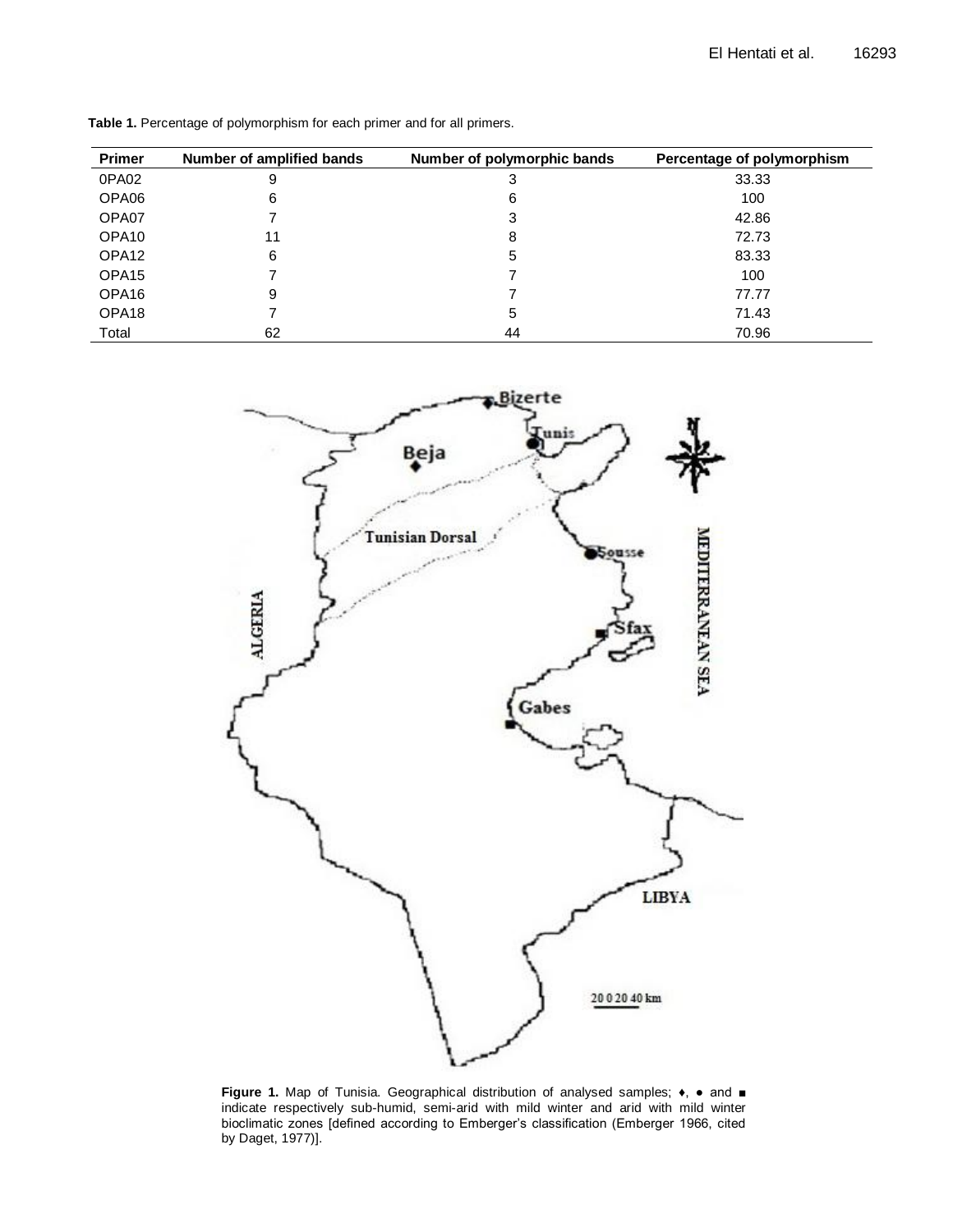

**Figure 2.** RAPD profiles of seven Tunisian sheep individuals generated with OPA06 primer. M, 100 bp DNA ladder (100 bp to 1 kb); P1 to P4, DNA sampled from B breed; P5 to P7, DNA sampled from W breed. RAPD, Random amplified polymorphic DNA.



**Figure 3.** UPGMA dendrogram of 96 Tunisian sheep animals based on Nei and Li (1979) similarity coefficients. UPGMA, Unweighted pair-group method with arithmetic average.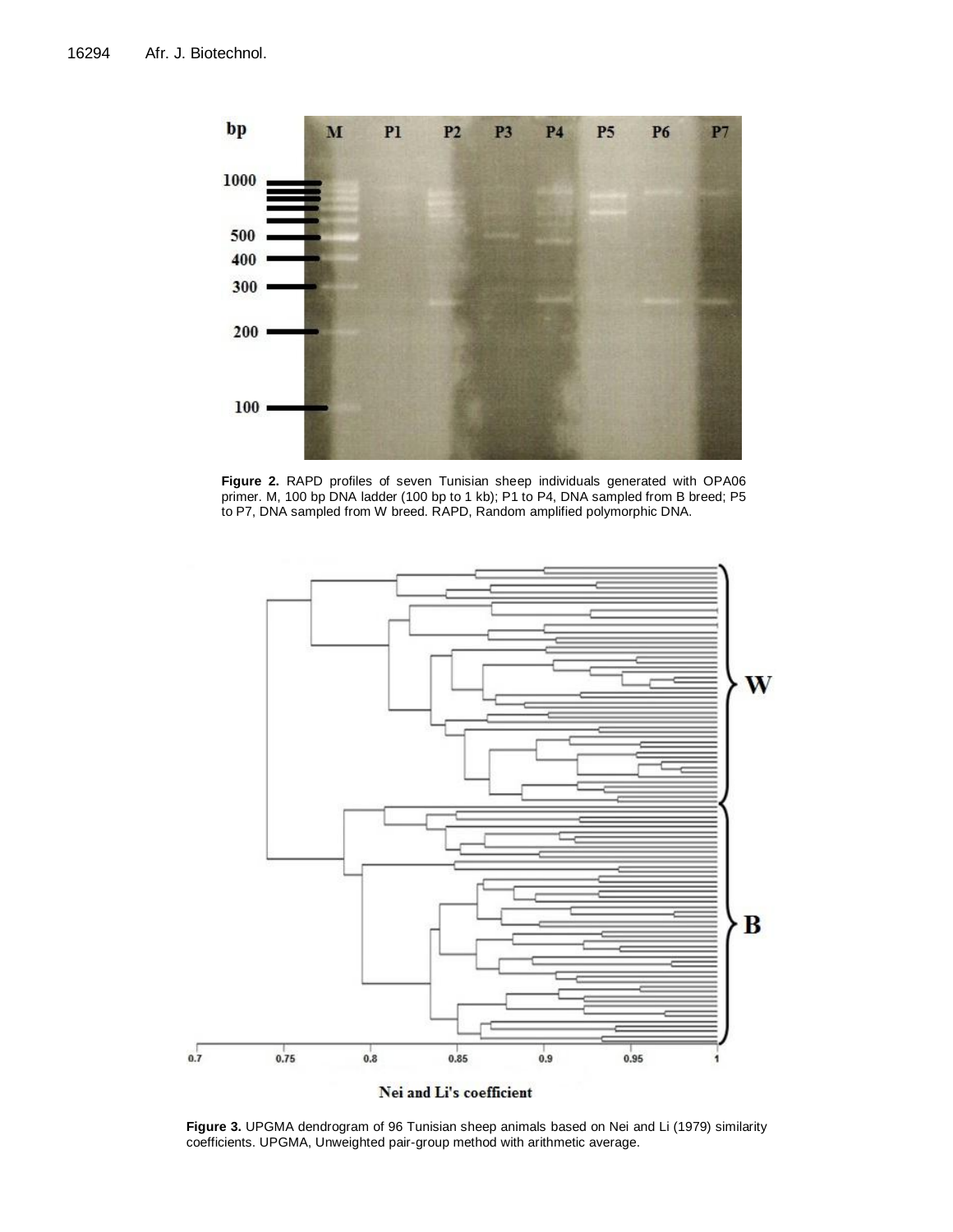

**Figure 4.** Principal component analysis showing the relationships among the two breeds.

main effect of gene flow is the homogenization of allele frequencies between populations; more gene flow between them is important, moreso they are expected similar. The estimation of gene flow between the two studied breeds from Gst value showed that Nm is equal to 1.3102. This level of gene flow can have negative

consequences by intermixing the two breeds. Indeed, according to Wright (1931), a gene flow value greater than one, leads to homogenization of populations. Geng et al. (2008) have used microsatellite markers to study genetic diversity in six sheep populations in China and found values of gene flow ranged from 2.74 to 44.39 with a

mean value equal to 11.25. Missohou et al. (2006) found values of gene flow ranging from 0.46 to 6.21 in seven West African goat breeds using microsatellite markers. Mao et al. (2007), studying three Chinese cattle populations, reported that values of gene flow between pairs of populations are 0.509 and 1.149.